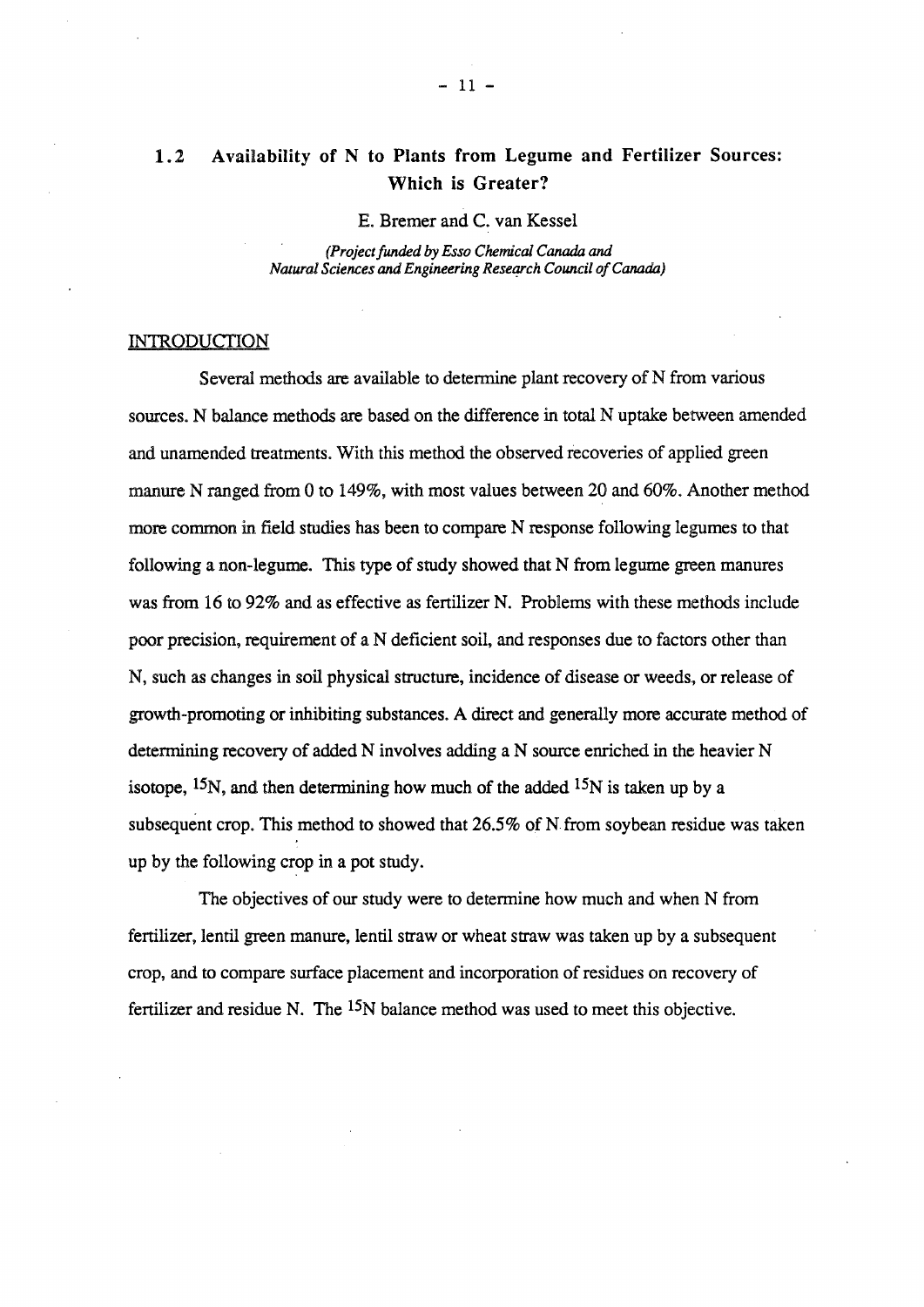### MATERIALS AND METHODS

Production of 15N-enriched and unenriched residues was carried out in 1988. Microplots  $(0.5 \text{ m}^2)$  by 20 cm depth) were installed in field plots containing spring-seeded Neepawa wheat and Laird lentil and late-July-seeded Indianhead lentil. Fertilizer N enriched in <sup>15</sup>N (10 to 17 atom  $\%$  <sup>15</sup>N excess) was applied to microplots three or four times during the growing season; total fertilizer added was equivalent to 6.0 and 10.5 g m<sup>-2</sup> for late-seeded and spring-seeded microplots, respectively. Similar rates of unenriched fertilizer N were applied to a square meter area in the same plot. Early-seeded microplots were harvested on Aug. 29 and the late-seeded microplot was harvested on Sept. 23. Residues were air-dried. ground with a Wiley mill to pass a 2 mm screen, and then analyzed for N concentration and 15N abundance (Table 1.2.1).

|                                  | Green manure | Lentil straw | Wheat straw |
|----------------------------------|--------------|--------------|-------------|
| $\%$ N                           | 4.05         | 1.29         | 0.94        |
| $CN$ ratio                       | 10.4         | 32.6         | 14 7        |
| Atom $\%$ <sup>15</sup> N excess | 2.665        | 3.440        | 4.043       |

Table 1.2.1  $\ldots$  N and <sup>15</sup>N content of residues used.

The experimental site was located at the Saskatchewan Irrigation Research Center at Outlook in an area in which unfertilized wheat had been grown in 1988. The soil was a Bradwell sandy loam, pH 7.8, 1.6% C, 0.16%N, mineral N and P of 6.7 and 8.2  $\mu$ g g<sup>-1</sup> in the 0-10 cm depth and 7.7 and 2.4  $\mu$ g g<sup>-1</sup> in the 10-30 cm depth, respectively. Microplots of PVC pipe, 10 em in diameter by 40 em in length, were pressed into the ground with hydraulic force in a grid pattern (approximately 0.4 m by 0.4 m). Soil compaction during installation of the microplots was minimal.

 $-12 -$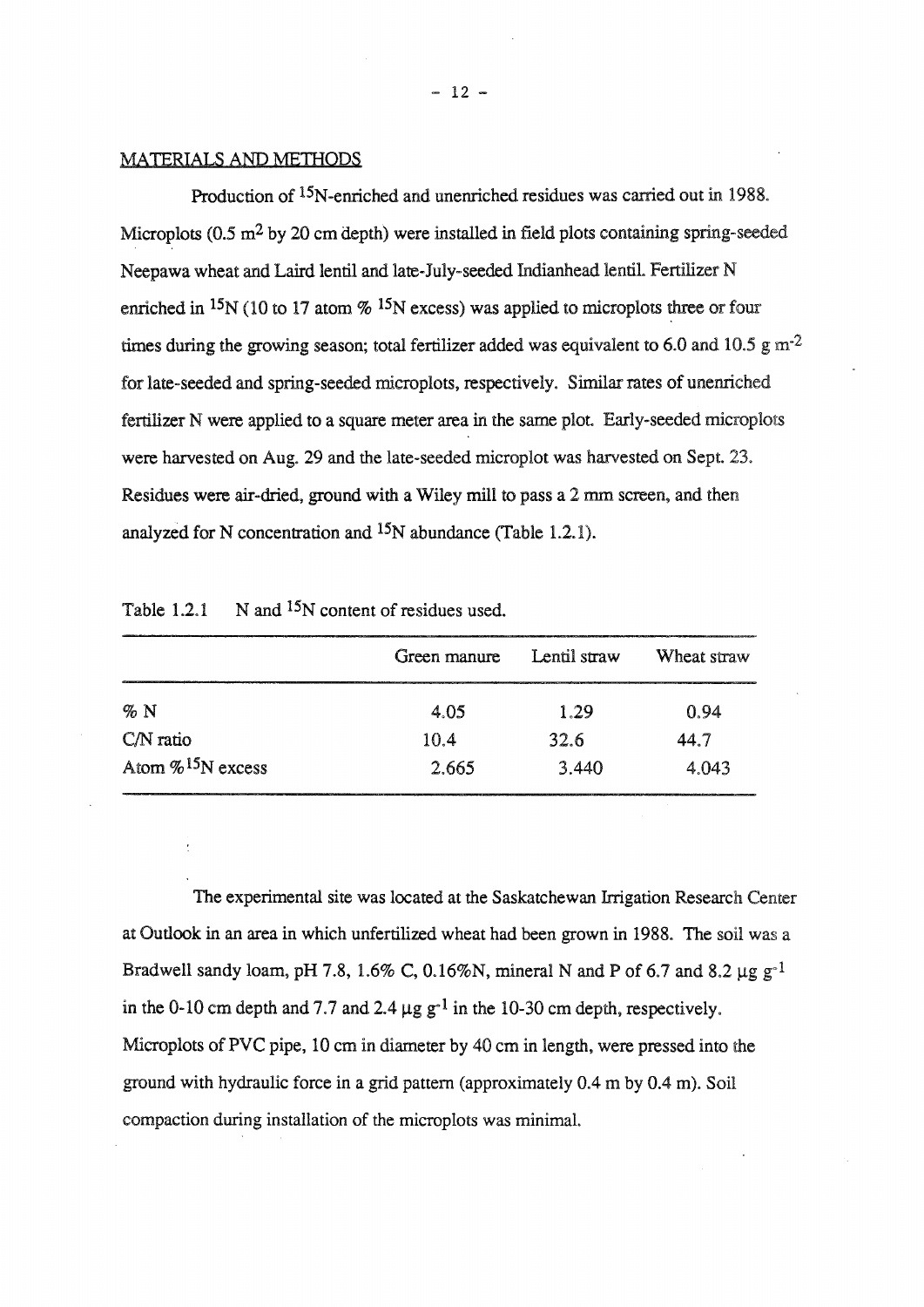15N-enriched and unenriched residues of the Indianhead lentil green manure (G), Laird lentil straw (L), and Neepawa wheat straw (W) were surface-placed and incorporated (2.5 to 7.5 em) on Oct. 5, 1988. A treatment with no added residue (NR) was also included. The following spring (May 8, 1989) microplots containing  $15N$ -enriched residue were amended with 24 mg of unenriched  $NH<sub>4</sub>$ <sup>+</sup>-N (ammonium sulfate; equivalent to 3.0 mg N m·2) while microplots containing unenriched residue were amended with 24 mg N of <sup>15</sup>N-enriched NH<sub>4</sub><sup>+</sup>-N (9.67 atom % <sup>15</sup>N excess). Four seeds of wheat were then planted in each microplot; after two weeks these were thinned to two wheat plants microplot<sup>-1</sup>. The microplots were rain-fed except for an additional 5 cm added between weeks 6 and 10 weeks when rainfall was negligible. Three microplots of each treatment were removed from the field at the time of planting  $(^{15}N$ -enriched microplots only), and at 6, 10 and 13 weeks after planting, which coincided with emergence of the fifth leaf, culm elongation, and maturity, respectively.

Microplots were brought back intact to Saskatoon. Wheat tops were first removed and placed in a forced-air oven at 50°C. The soil was removed in three depths: 0-10 em, 10-25 em, and 25-40 em. Soil samples were well mixed and analyzed for total and mineral N. Subsamples for total N were dried at 60°C and then ground with a mortar and pestle. Wheat tops were finely ground with a cyclone mill. Grain and straw were analyzed separately at the fmal sampling date. Total soil and wheat N was determined by micro-Kjeldahl analysis modified to include nitrate and nitrite forms. Mineral N was determined . by steam distillation with MgO and Devarda alloy of extracts obtained by shaking soil with 2 M KCl for 1 hour. <sup>15</sup>N analysis was carried out by converting NH<sub>4</sub><sup>+</sup> to N<sub>2</sub> by LiBrOH. and determining the  $15N:14N$  ratio with a VG Micromass 602E isotope ratio mass spectrometer. The proportion of N derived from fertilizer (Ndff) or residue (Ndfr) was calculated as atom  $\%$  <sup>15</sup>N excess of N in wheat or soil pool divided by the atom  $\%$  <sup>15</sup>N excess of N added as fertilizer or residue.

 $-13 -$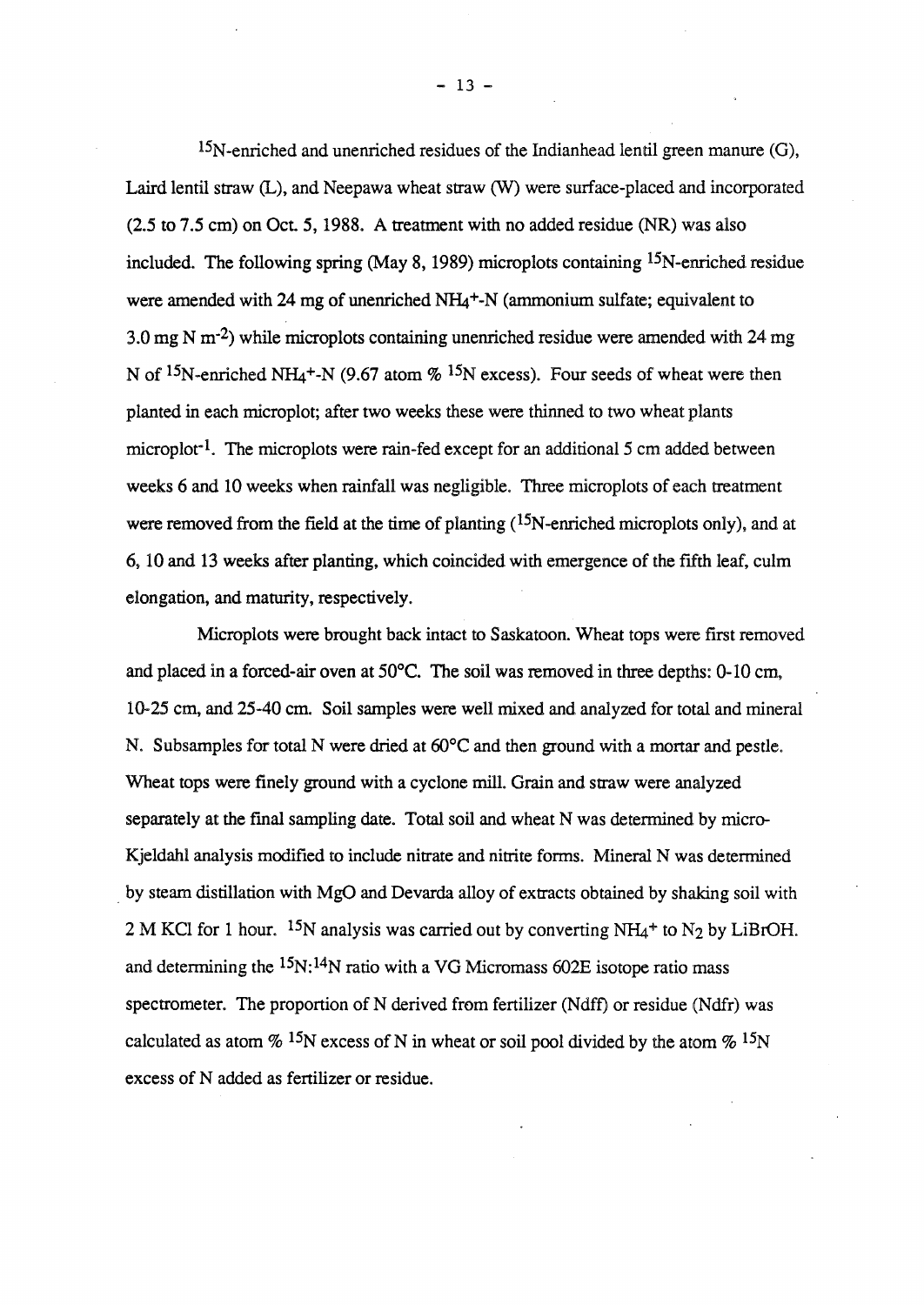#### RESULTS AND DISCUSSION

Total N in the tops of wheat was not significantly affected by type or placement of residue at any of the sampling dates (Figure 1.2.1), indicating that N was probably not limiting in this experiment. This was likely because during early growth added fertilizer  $N$ could likely meet N requirements while during later growth N from below the microplots could likely meet N requirements.



Figure 1.2.1 N accumulation of N in wheat tops at 6, 10 and 13 weeks after planting in each treatment. Error bars are standard deviations.

Recoveries of fertilizer <sup>15</sup>N in the tops of wheat was similar following  $G<sub>s</sub>$ surface-placed W, surface-placed L and NR; maximum recoveries of approximately 34% were obtained by the final sampling date (Figure 1.2.2). These recoveries are somewhat low due to losses of approximately 30% between 0 and 6 weeks (Figure 1.2.3). Within 16 days of planting 9 cm of rain had been received at the experimental site, and thus losses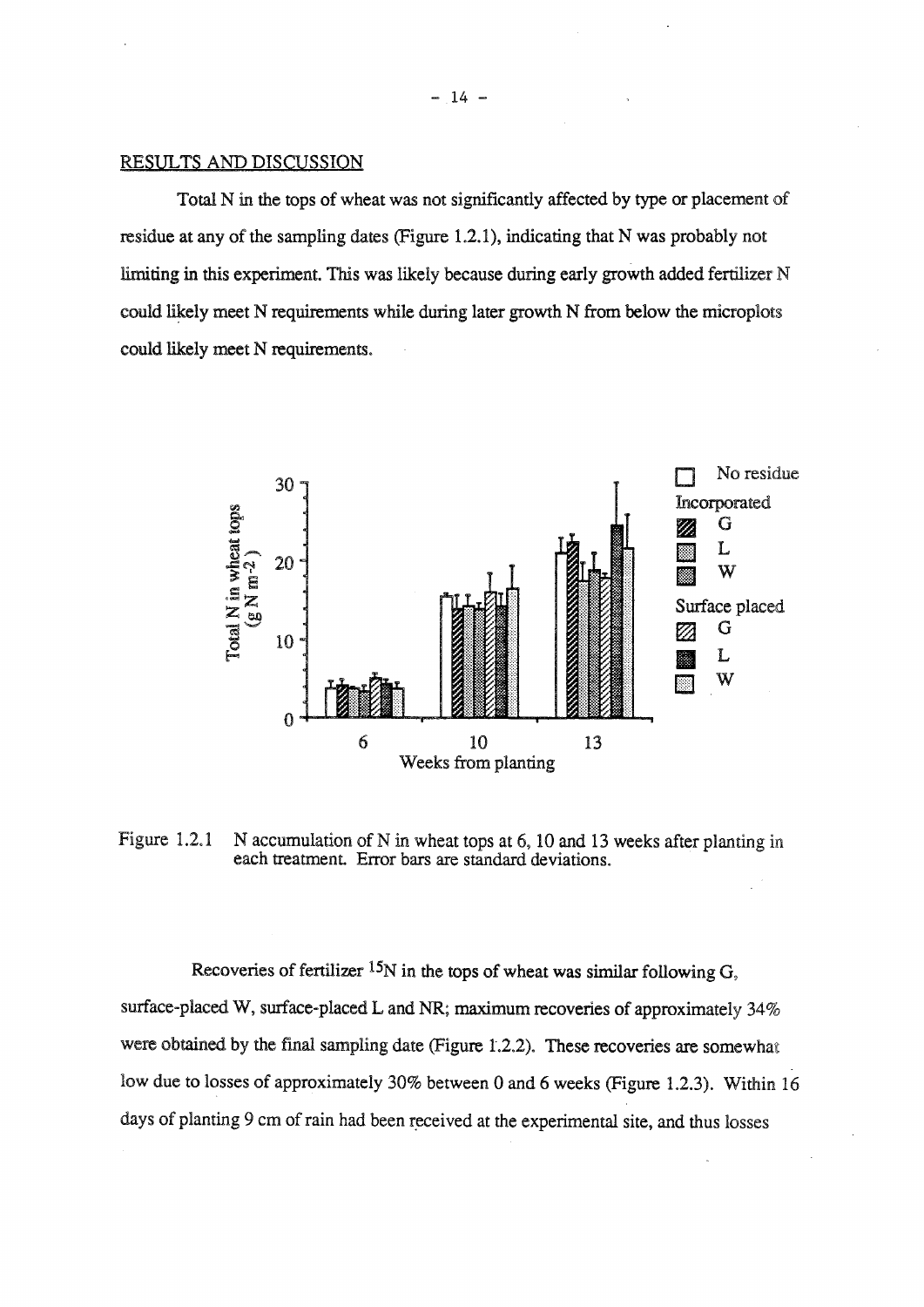

Figure 1.2.2 Recovery of fertilizer <sup>15</sup>N in wheat tops at 6, 10 and 13 weeks after planting.



Figure 1.2.3 Distribution of fertilizer <sup>15</sup>N at 6, 10 and 13 weeks after planting.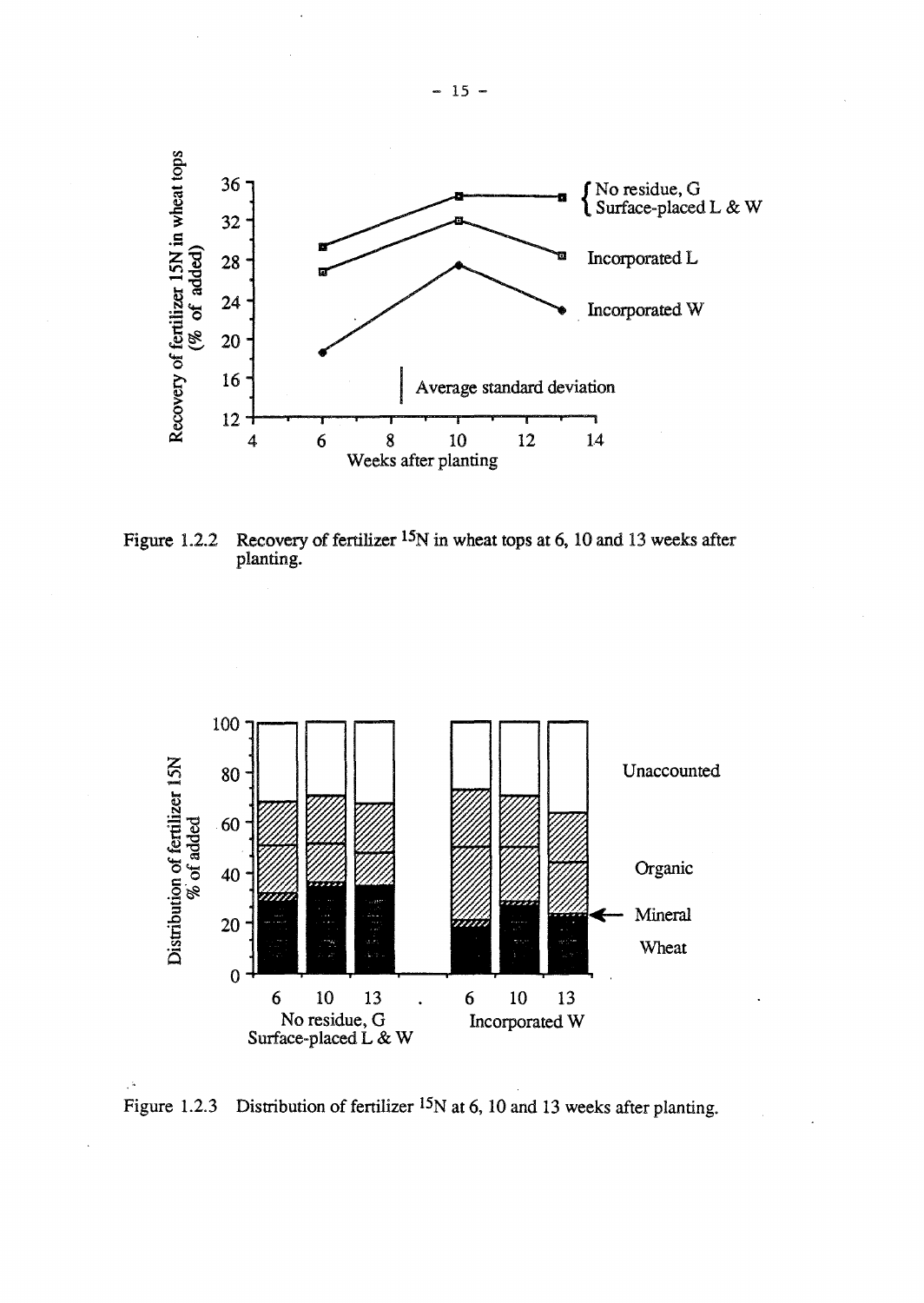likely occurred through denitrification and/or leaching. Recovery was slightly reduced by incorporation of L and significantly reduced by incorporation of W due to immobilization of fertilizer <sup>15</sup>N (Figures 1.2.2 and 1.2.3); losses of fertilizer <sup>15</sup>N were similar to that of the other treatments (Figure 1.2.3). Reduced immobilization of fertilizer  $15N$  due to surface placement of residues with a high C/N ratio has also been observed in other studies (Smith and Sharpley. 1990). and can be attributed to reduced microbial growth and to spatial separation of fertilizer  $15N$  from the decomposing residue.

Recoveries of residue  $15N$  in the tops of wheat were always lower than that of fertilizer  $15N$ : a maximum recovery of 19% was obtained from incorporated G at the final sampling date (Figure 1.2.4). Less residue  $15N$  was recovered from surface-placed G than from incorporated G because of greater losses of  $15N$  from surface-placed G (Figures 1.2.4 and 1.2.5). Losses of <sup>15</sup>N from surface-placed G may be due to volatilization of N



Figure 1.2.4 Recovery of residue <sup>15</sup>N in wheat tops at 6, 10 and 13 weeks after planting.

 $-16 -$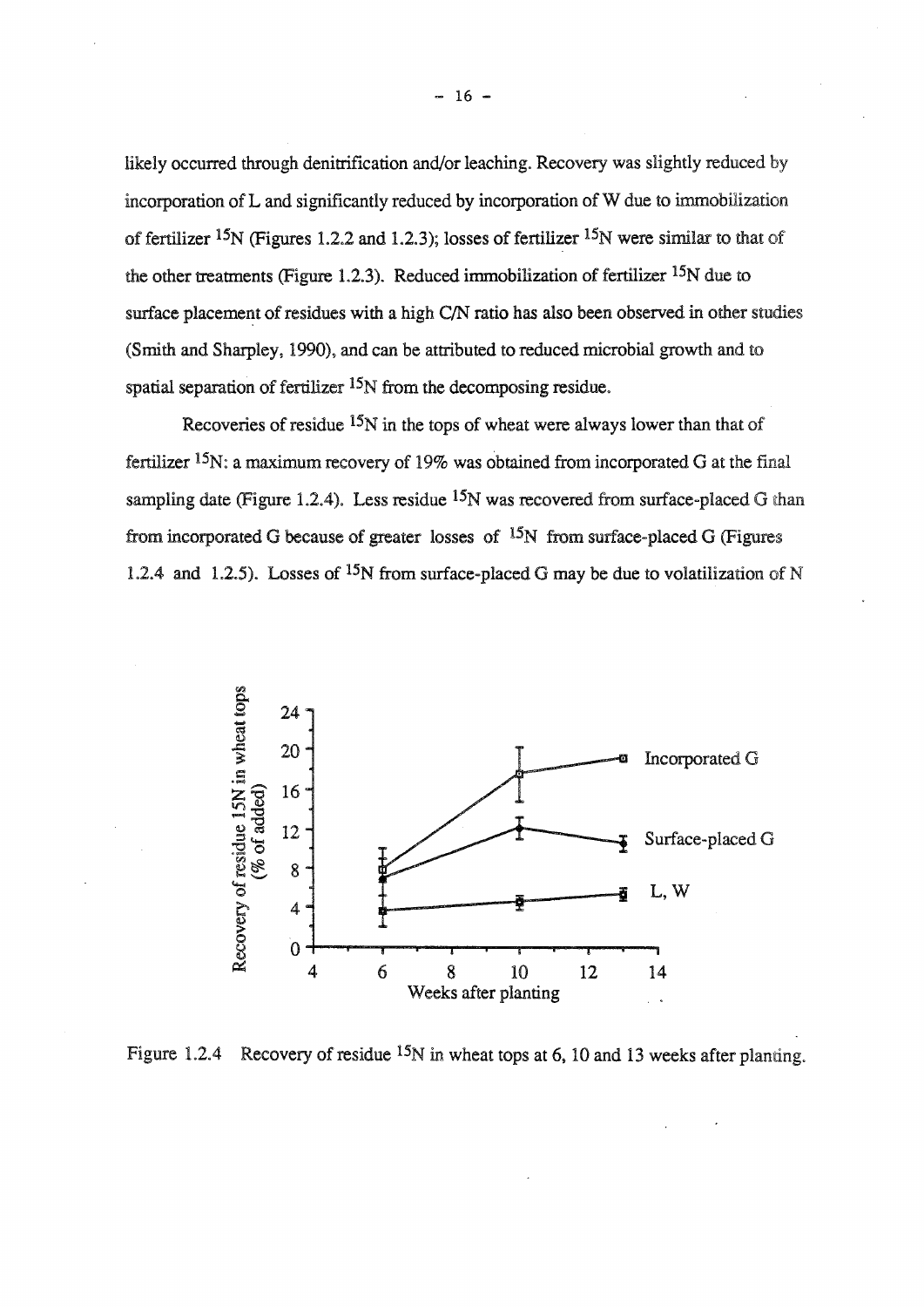

Figure 1.2.5 Distribution of residue  $15N$  in G treatments at 0, 6, 10 and 13 weeks after planting.

during decomposition or to leaching during spring runoff. Increased NH<sub>3</sub> evolution after alfalfa was cut has been observed and losses of green manure N due to volatilization of approximately 20% have been observed. The data suggests that losses from incorporated G were most likely due to leaching: losses occurred between 0 and 6 weeks after planting, 15% of added <sup>15</sup>N was present in mineral form in the 10-40 cm depths at the time of planting, and part of the <sup>15</sup>N lost by 6 weeks after planting was recovered by wheat plants after 6 weeks. Recovery of residue <sup>15</sup>N from surface-placed and incorporated L and W was similar; a maximum recovery of 5.8% in wheat tops was obtained for these residues. Surface placement of W and L did not affect recovery of  $^{15}N$  in wheat but increased unaccounted  $^{15}N$ from 0 to 10%, again most likely due to volatilization of  $15N$ . The low recovery of  $15N$  from these residue can be attributed to their wide C:N ratio:microorganisms breaking down these residues would require any N present for their own growth (Figure 1.2.6).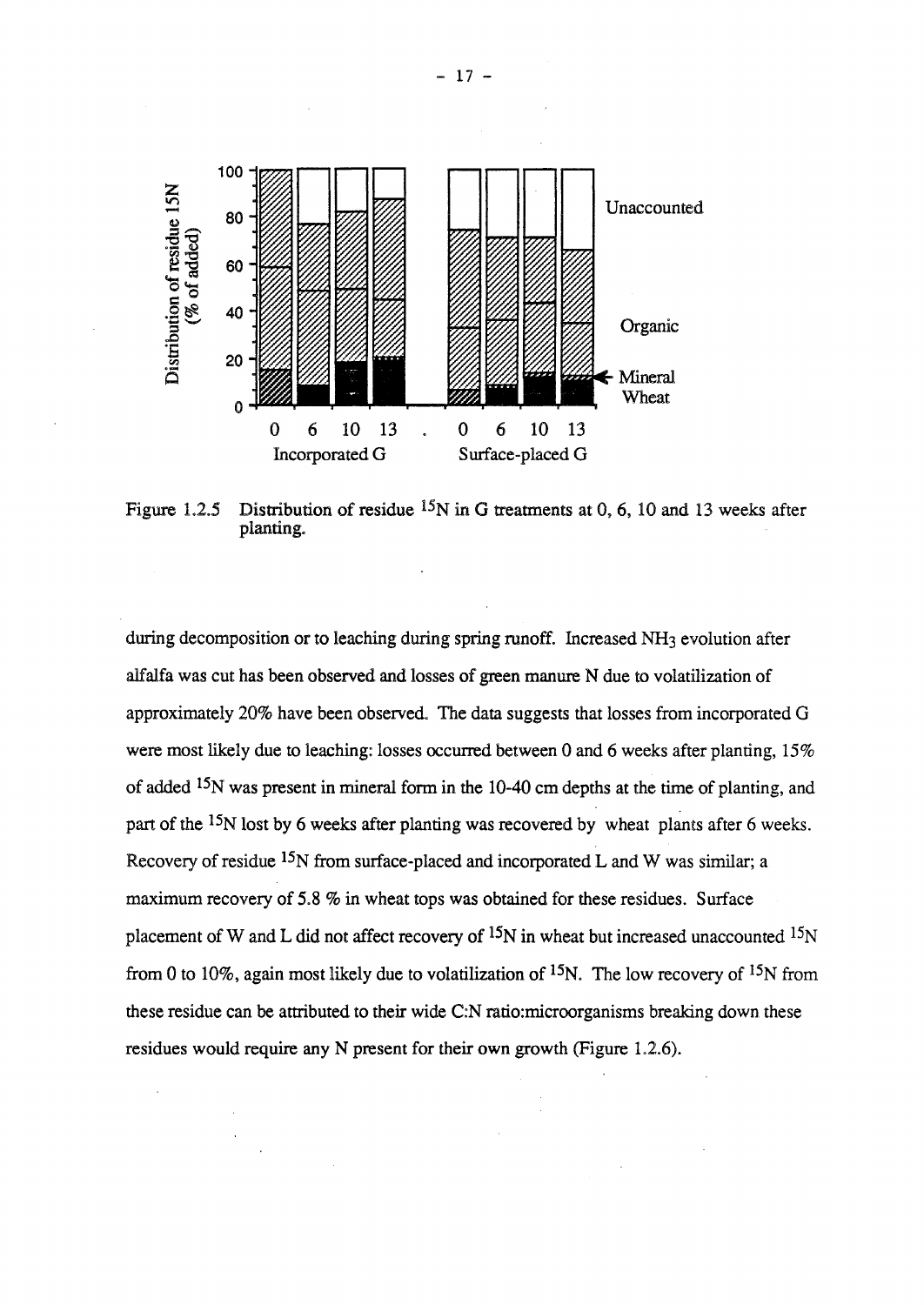

Figure 1.2.6 Distribution of residue  $^{15}N$  in L and W treatments at 0, 6, 10 and 13 weeks after planting.

Although only 20% of N in wheat tops was accumulated by 6 weeks, close to 85% of fertilizer 15N and approximately 60% of residue 15N was accumulated by this time. The main reason for poor synchronization between N and <sup>15</sup>N uptake is that N from both fertilizer or residues is most readily available to soil microoganisms initially and quickly becomes stabilized in more resistant forms.

The recoveries of residue <sup>15</sup>N from G were similar to those obtained from other studies using <sup>15</sup>N balance for residues with a high N concentration (Table 1.2.2). In general, less N from plant residues was accumulated by a growing crop than was or could be expected from fertilizer. However,  $15N$  recoveries may underestimate the total amount of N released. especially with added residues, because it does not account for increased net mineralization of native N. Higher but often variable estimates of N recovery based on differences in N uptake or N response may often be real and due to the interaction of added residue with native soil N.